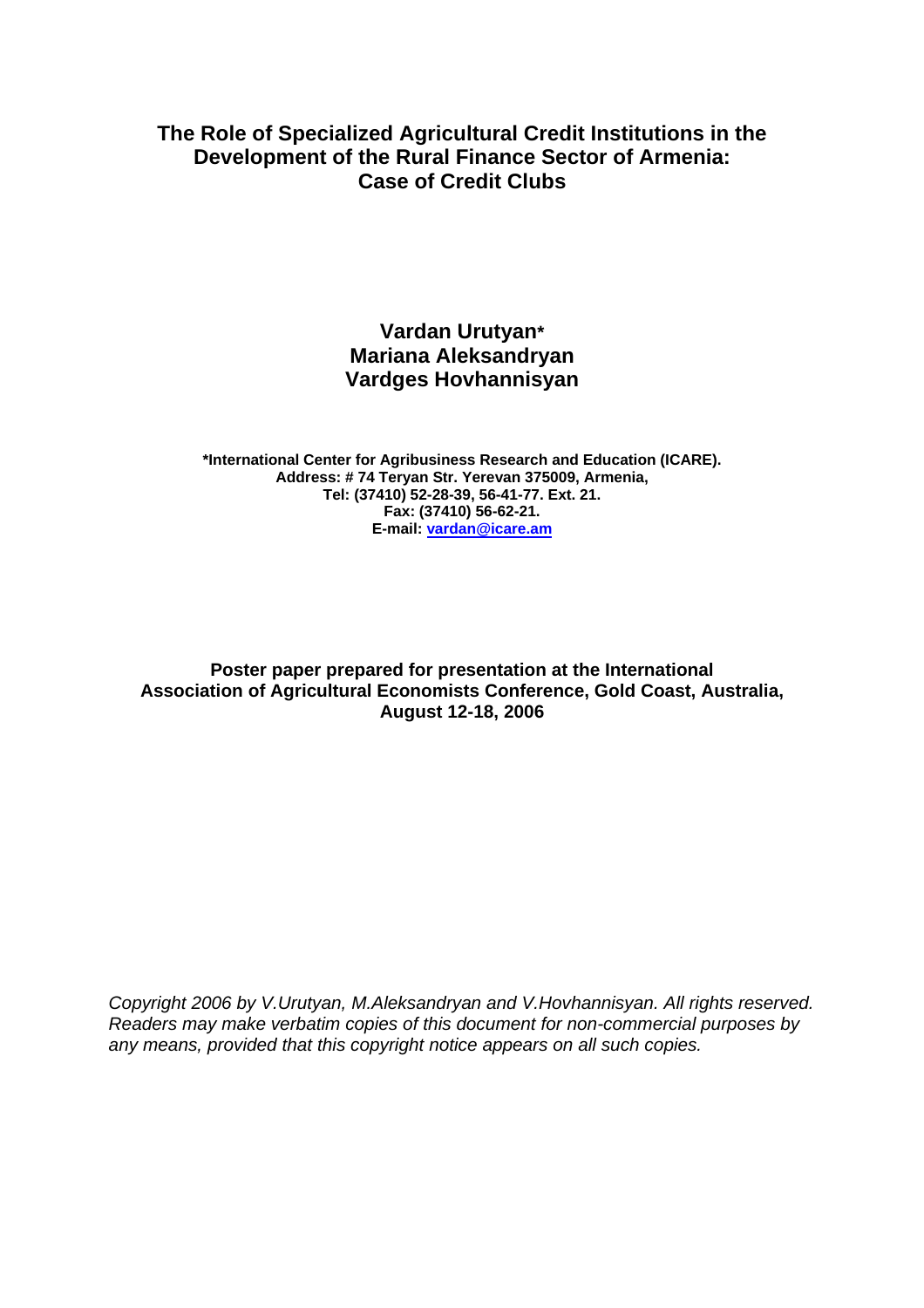## **The Role of Specialized Agricultural Credit Institutions in the Development of the Rural Finance Sector of Armenia: Case of Credit Clubs**

## **Abstract**

The paper aims at studying the challenges of agricultural finance in Armenia. Strengthening the rural credit markets and institutions in Armenia is of paramount importance. The study reviews and analyzes the outcomes of the Agricultural Credit Club Program implemented by the US Department of Agriculture Marketing Assistance Program in Armenia. The study identifies the attitudes and perceptions of member farmers relating to the level of interest rates and access to credit. The findings provided clear indications of the challenges facing the improvement or even development of rural financial markets and agricultural credit institutions from the demand side of agricultural credits. The study concentrates on several important issues like: problems with loan collateralization in rural areas, land reform and property rights, transaction costs for monitoring rural credits, the role of government in rural credit and finance markets, and the role of specialized agricultural credit institutions like credit clubs. The research was based on surveys and interviews. Surveys have been conducted among credit club members to identify and measure the benefits of such a rural credit cooperative initiative. Based on findings, certain recommendations have been proposed regarding the rural finance and credit mechanisms.

## *JEL classification:* Q13, Q14

*Keywords:* credit clubs, rural finance, agricultural credit, cooperatives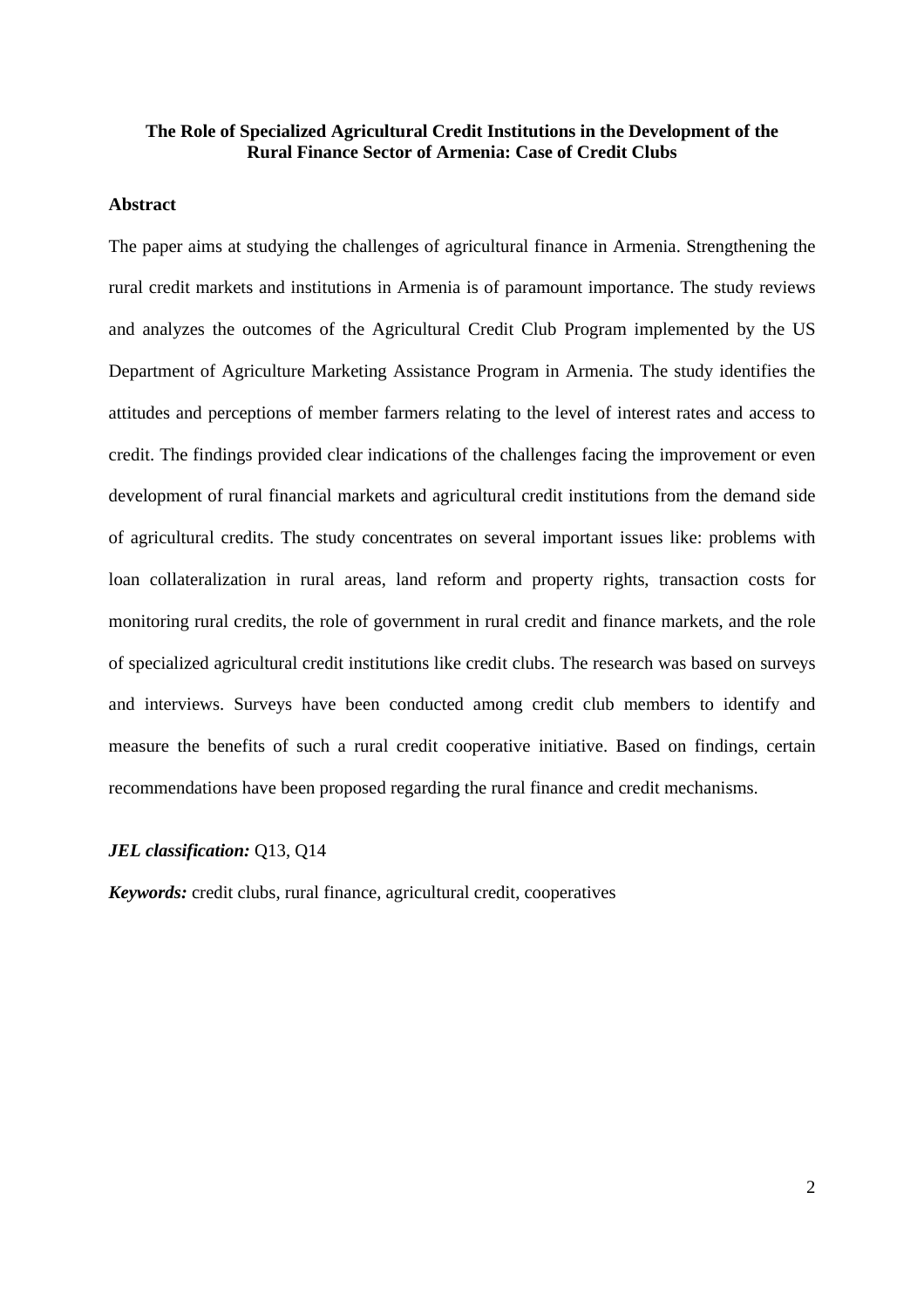## **1. Introduction**

Agricultural credit and rural finance play important role in the recovery and growth of transitional countries. Rural credit and finance problems are caused by a combination of "normal" imperfection of rural credit markets and specific transition problems such as macroeconomic instability, institutional reforms of the financial system, low profitability in agriculture, high risk and uncertainty, and general contract enforcement problems (OECD, 2001). Problems of imperfect (asymmetric) information, lack of collateral and low profitability make banks view the agricultural sector as a high risk consumer. The changes of agriculture together with macroeconomic uncertainty have created difficulties in the normal process of financing agricultural activity. The problems in the credit market for agriculture stem from both demand and supply forces (Gow & Swinnen, 1997).

While early discussions of the finance problems focused mostly on the institutional problems, later studies emphasize profitability and cash flow problems (Dries and Swinnen, 2002). An important factor in the cash flow and profitability problems are contract enforcement problems throughout the agro-food chain (Gow and Swinnen, 2001). A survey of food companies in Central Europe identified payment delays as their constraint number one for growth (Gorton et al. 2000) cited by Dries (2002).

After the collapse of the former state and collective farms, established food processors in Armenia and in other former soviet republics, have lost guaranteed, state directed, supplies and demand. They have had to establish their own relationships to effectively acquire agricultural raw materials. Restructuring and privatization has led to the separation of many previously horizontally and vertically integrated enterprises together with the emergence of new type of businesses (White and Gorton, 2004). This itself led to a situation of widespread financial distress, high discount rates, and a lack of contractual enforcement (Cocks, 2003) and hold up problems (Gow and Swinnen, 2001).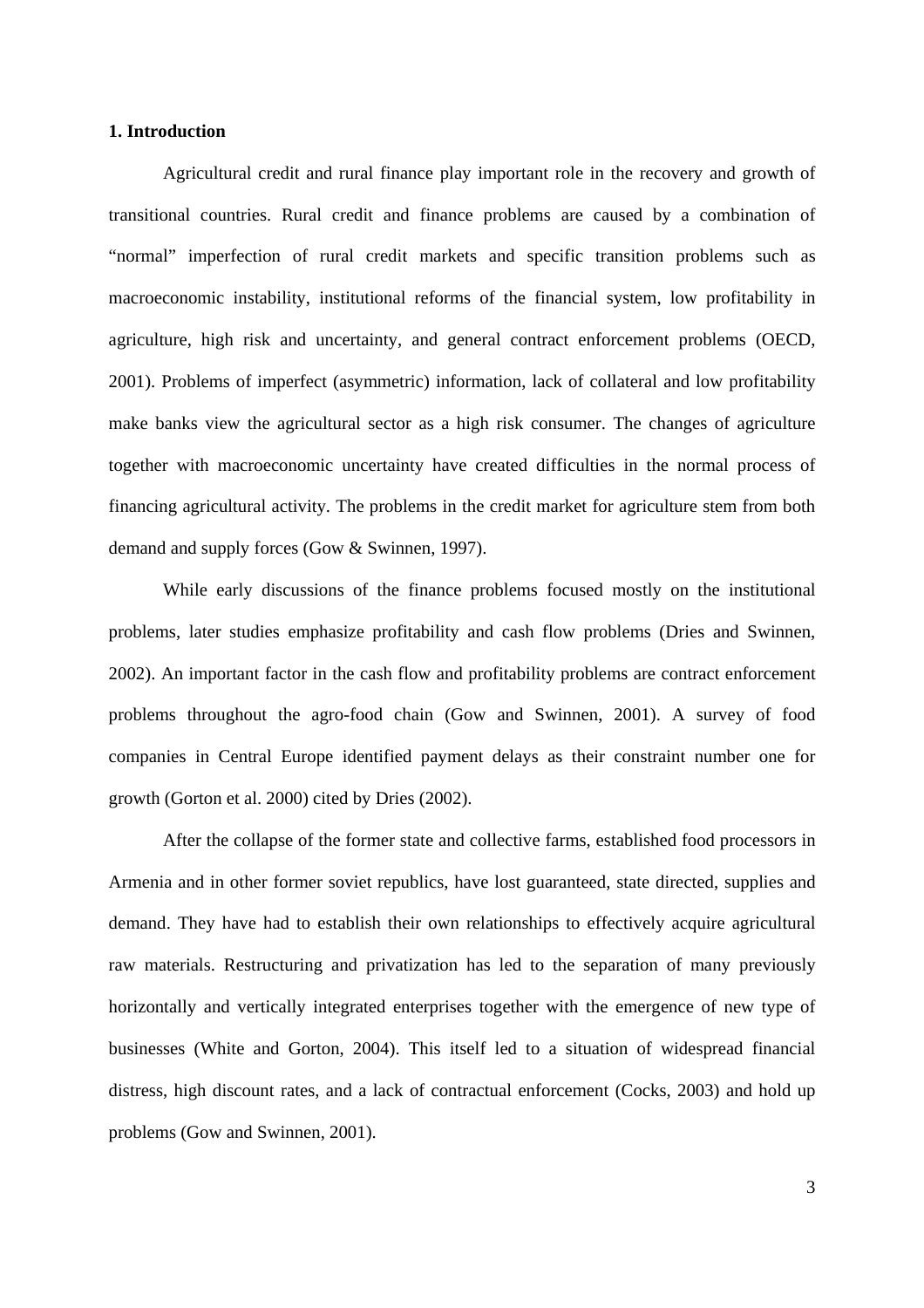Surveys in many transitional countries have shown that from the perspective of farm borrowers the primary issue in rural finance has been the level of interest rates on loans. Another survey in CEE countries reflects the general view that limited access is not the primary problem, rather interest rates are perceived to be simply too high (Pederson and Khitarishvili, 1997). It's important to understand the difference between farmers' perceptions of "limited access" and the problem of high interest rates. Pederson and Khitarishvili (1997) define "limited access" to credit as; a situation where a borrower is not able to get the requested amount of credit, regardless of the willingness to pay a higher interest rate to the lender. Limited access occurs when there is nonprice credit rationing, meaning that some individuals or groups cannot obtain loans at any interest rate (Gow and Swinnen, 1997). The perception of high interest rates means first of all the availability of credits at a price (Pederson and Khitarishvili, 1997).

The aforementioned problems common in many transitional countries are still apparent in Armenia. The lack of credit inhibits the development of cash crops, which require higher input costs. Farmers are in a survival mentality (Matosyan and Harmon, 2003). Lack of financial means is a major factor that prevents farm households from using all their agricultural land.

In this paper we study rural credit and finance situation and challenges in Armenian agriculture with special emphasis on the development of the specialized credit institutions, particularly credit cooperatives. Specialized credit institutions can be found in many different forms; credit co-operatives, state owned agricultural funds or development funds (Gow and Swinnen, 1997). The most important advantages for creation of specialized agricultural credit institutions are lower transaction, monitoring and verification costs through greater specialist knowledge of relevant agricultural activities. The idea is that this specialist knowledge mitigates the asymmetric information problems, and with it, the adverse selection and moral hazard problems, hence reducing credit rationing and stipulating lending to agriculture. The major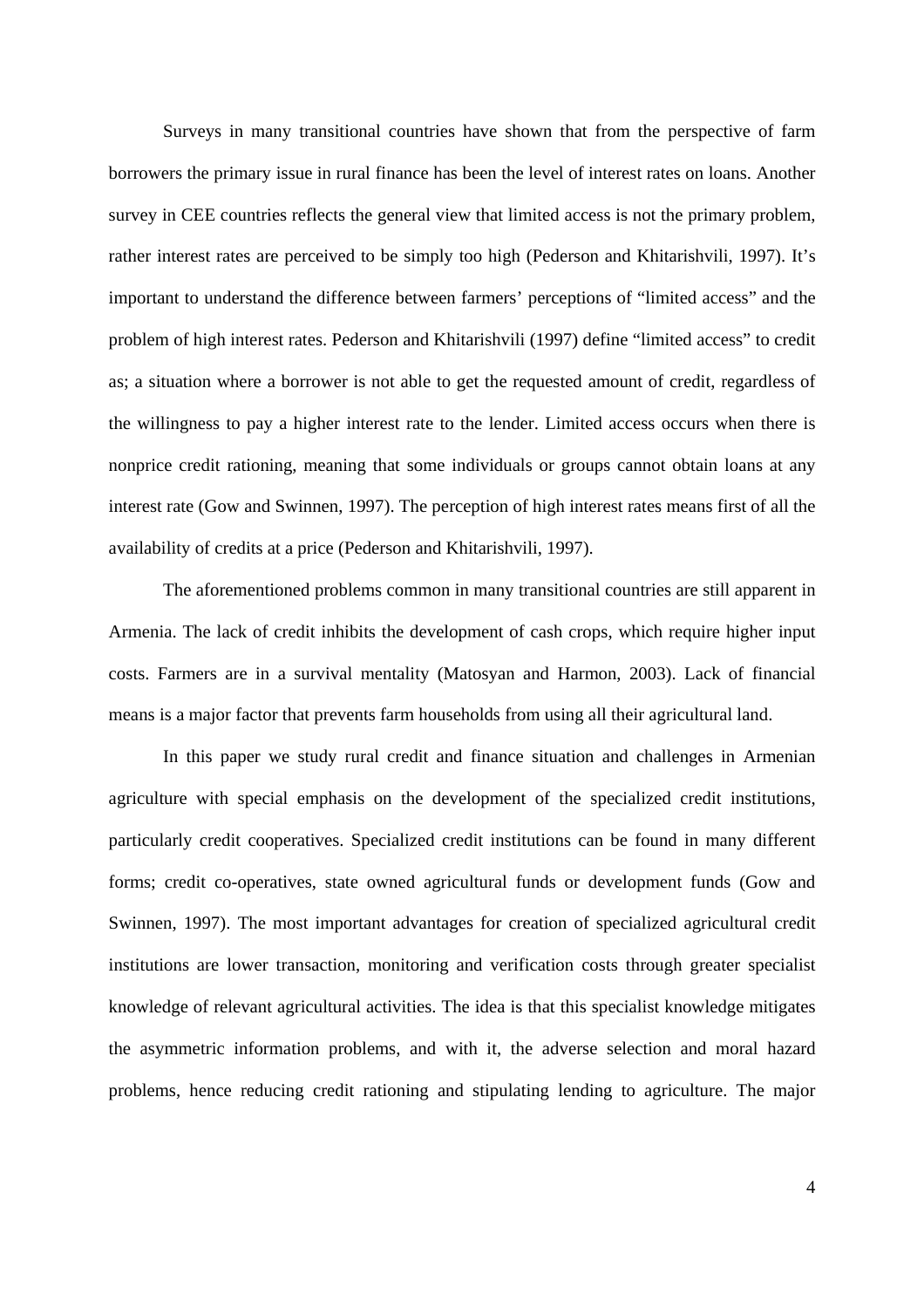disadvantage of these institutions are their higher portfolio risk due to their specialization, which puts them at great risk if there is down turn in the sector (Gow and Swinnen, 1997).

## **2. Armenia in Transition**

Armenia is a landlocked and mountainous country covering an area of  $29,800 \text{ km}^2$ . It is located in the South Caucasus bordering Turkey, Georgia, Iran and Azerbaijan. The population of Armenia is 3.22 million (as of April 1, 2005), with another 5 million Diaspora (NSS, 2005).

During the Soviet period Armenia was an industrialized country with a large rural population. Armenia was exporting its outputs chiefly to the other "brother" republics, and in turn relying on them for key inputs. The severe earthquake in 1988 that destroyed more than a third of the production capacity followed by the collapse of the Soviet Union left Armenia in deep political, economic and social crises. The inherited governmental and legal infrastructure was seriously flawed, plagued with overwhelming levels of bureaucracy, corruption and nepotism (Kyureghian and Zohrabyan, 2005). The market-oriented reforms introduced in 1991- 92 comprised the privatization of many productive resources and organizations. Armenia was one of the former soviet republics to privatize agriculture effectively and swiftly during 1991-92: after independence followed the legislation necessary for the privatization of land, around 70% of arable land and agricultural output came into hands of individual peasant farms. During the last decade of the  $20<sup>th</sup>$  century, Armenia thus transformed from an industrialized state to one that is to a significant degree agrarian (Lerman and Bezemer, 2003).

#### **3. Agricultural Land Market in Armenia**

First in the early 1990s Armenia and Georgia, then Kyrgyzstan, and later on Moldova implemented redistributive land reforms (Spoor, 2004). The first outcome of this reform was the very small size of these family farms, which on average was not more than 1.4 hectares (of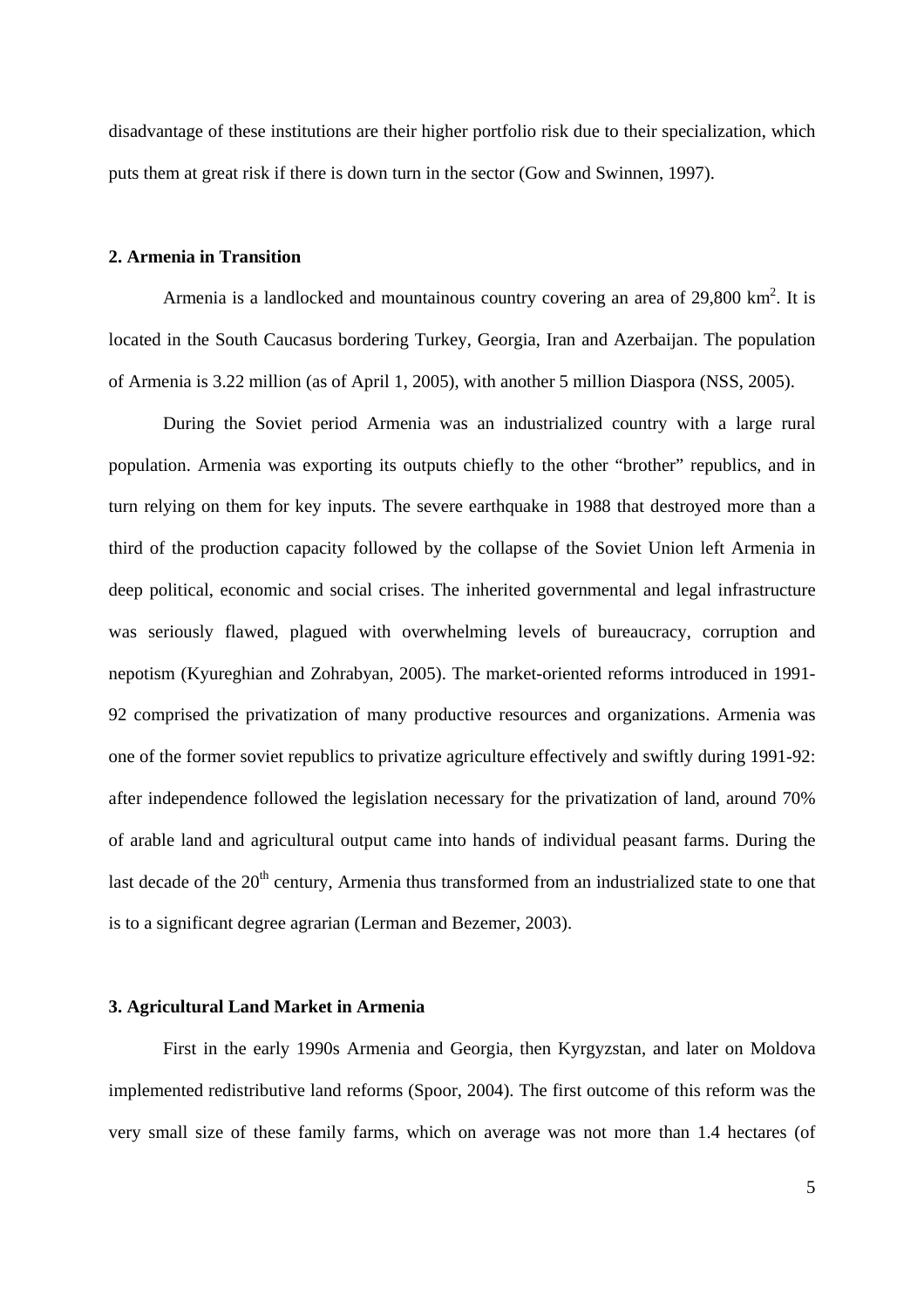which only 1.1 ha arable). The small farm size is not conducive to the application and use of new innovative technology which itself hinders the development of the sector. The second was that primarily arable land (adding most of the orchards and vineyards) was privatized, while an important part of the hay land and pasture was kept in "state reserve". Third, landowners received on average three parcels of land, of which one is irrigated and two non-irrigated.

As of January 2005, there were 338,502 (See Table 1) peasant farms, which possessed around 468,600 hectares of agricultural land. It is estimated that 88% of the farms are smaller than 2 hectares and they use 77% of the total land area. Twelve percent of the farms are larger than two hectares and they use 23% of land (MoA and FAO, 2002).

|                                              | 2000           | 2001               | 2002           | 2003            | 2004    |
|----------------------------------------------|----------------|--------------------|----------------|-----------------|---------|
| Number of Peasant Farms, Units               | 332.608        | 334,759            |                | 334,688 337,906 | 338,502 |
| Land Area of Peasant Farms (x 1000 Ha)       | 460.1          | 458.6              | 453.1          | 461.3           | 468.6   |
| Average Size Peasant Farms (Ha)              | 1.38           | 1.37               | 1.35           | 1.37            | 1.38    |
| Agricultural<br>Land                         | Arable<br>Land | Perennial<br>Grass | Fallow<br>Land | Hay<br>Land     | Pasture |
| 1,391.40<br>Land Balance $(1997, x 1000$ Ha) | 494.3          | 63.8               | 0.4            | 138.9           | 694     |

| Table 1: Number and Acreage of Peasant Farms (2000-2004) |
|----------------------------------------------------------|
|----------------------------------------------------------|

Source: NSS 2005a; Statistical Yearbook of Armenia 2004.

Land market and land lease market emerged in Armenia only by the late 1990s, until that time land was managed under informal or customary arrangements.

Reports provided by the State Cadastre Committee show that the land sale and lease markets are developing in Armenia. Land market developed quickly reaching a total of 5,984 land sale transactions in 2004. According to the SCC the land sale transactions numbered only 268 in 1998 (SCC, 2004). Since 2000 land lease transactions (officially registered) showed substantial growth. In 2001 and 2002 transaction numbers grew to respectively 4,355 and 3,915. In 2003 there was a decline in land lease transactions without reason. However, it's estimated that many lease operations are being done based on customary arrangements or without formal registration thus avoiding significant transaction costs.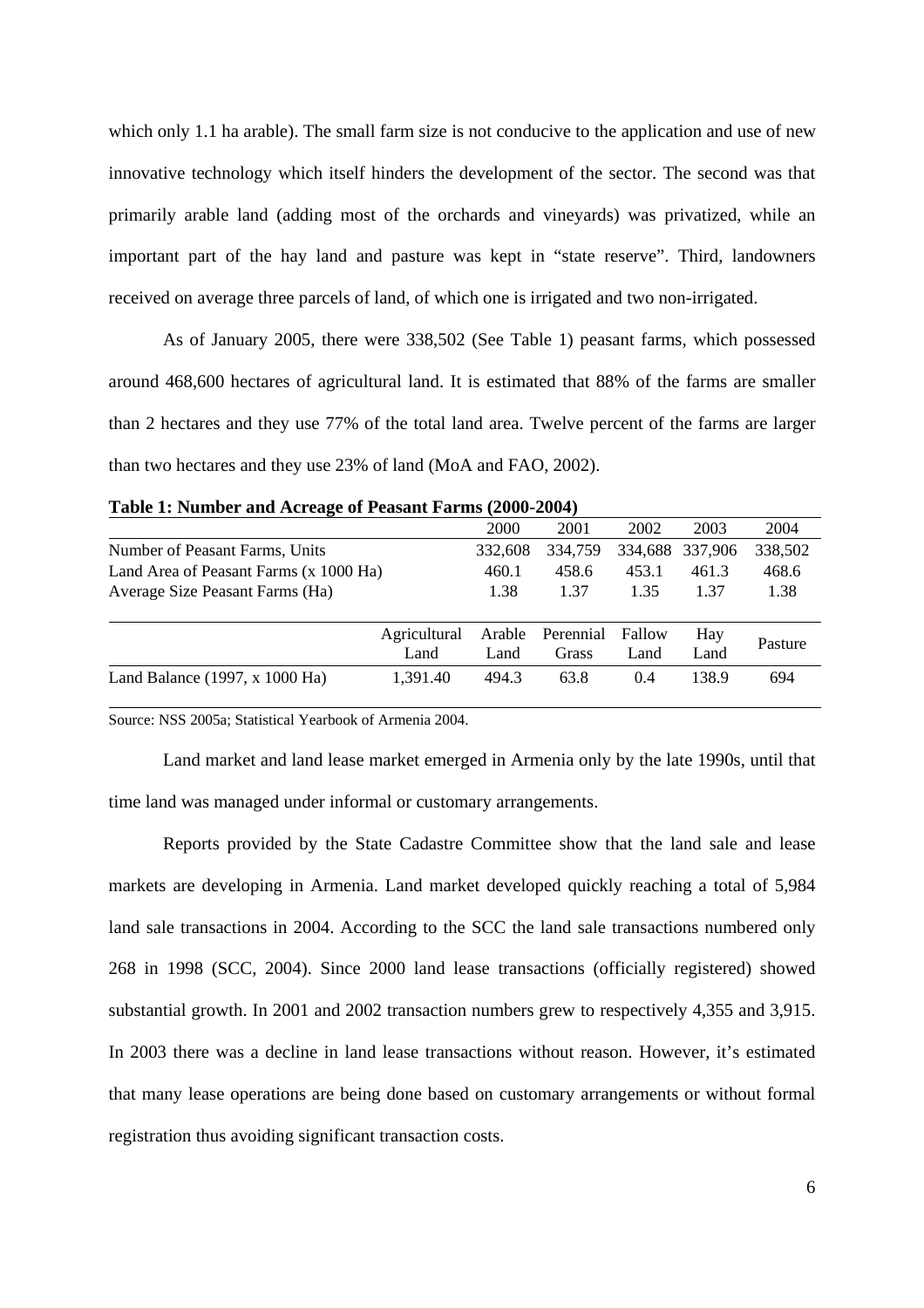## **4. Agricultural Credit and Rural Finance in Armenia**

Although total credits in agriculture have increased by 11.7%, the percentage of agricultural credits in total decreased by 1.4% in 2004. There is evidence that the portion of credits having a maturity of 1 year and more is increasing (See Table 2). Table also shows that credits in food industry have significantly increased reaching to a share of 39.4% in total industry credits. Agricultural loan portfolio made up about 1.7% of GAO in 2004. The vast majority of Armenian banks refrain from financing agriculture due to the high risk of the sector.

**Table 2: The agricultural credits of the commercial banks operating in Armenia** 

|                                                      | (in million AMDs) |                                   |         |                                   |         |                                   |
|------------------------------------------------------|-------------------|-----------------------------------|---------|-----------------------------------|---------|-----------------------------------|
|                                                      | 2002              |                                   | 2003    |                                   | 2004    |                                   |
|                                                      | Total             | Maturity of<br>1 year and<br>more | Total   | Maturity of<br>1 year and<br>more | Total   | Maturity<br>of 1 year<br>and more |
| Total Credits, Leasing and Factoring<br>to Residents | 83,827            | 36,179                            | 101,820 | 44,783                            | 139,784 | 68,831                            |
| Of which                                             |                   |                                   |         |                                   |         |                                   |
| <b>Industry Total</b>                                | 32,191            | 16,059                            | 29,771  | 16,546                            | 35,593  | 19,341                            |
| Food Industry                                        | 10,122            | 5,435                             | 10,438  | 5,534                             | 14,037  | 8,429                             |
| % in Industry Total                                  | 31.4%             | 33.8%                             | 35.1%   | 33.4%                             | 39.4%   | 43.6%                             |
| <b>Agriculture Total</b>                             | 7,787             | 3,713                             | 7,709   | 2,978                             | 8,611   | 5,900                             |
| <b>Percentage in Total Credits</b>                   | 9.3%              | 10.3%                             | 7.6%    | 6.6%                              | 6.2%    | 8.6%                              |

Source: CBA, "The Credits of Commercial Banks", 2002-2004.

The only bank that is having a serious share in lending to the agricultural sector is the ACBA Bank (Agricultural Cooperative Bank of Armenia), which in 2004 claimed to have more than 65 percent of the total commercial bank portfolio in agriculture. This seems to be a very good indicator, but the overall level is problematically low, and it is no surprise that the ACBA's agricultural loan portfolio was only 8.8 million USD (ACBA Annual Report, 2003).

ACBA Bank provides loans to agriculture at 16-24 percent interest (in USD) and at 22-28 percent interest (in AMD) to members and non-members of the Agricultural Cooperative Village Association. ACBA takes the following as collateral: immovable property-land, buildings, apartments, houses, fixed assets, working capital, vehicles, precious metal, livestock, electronics,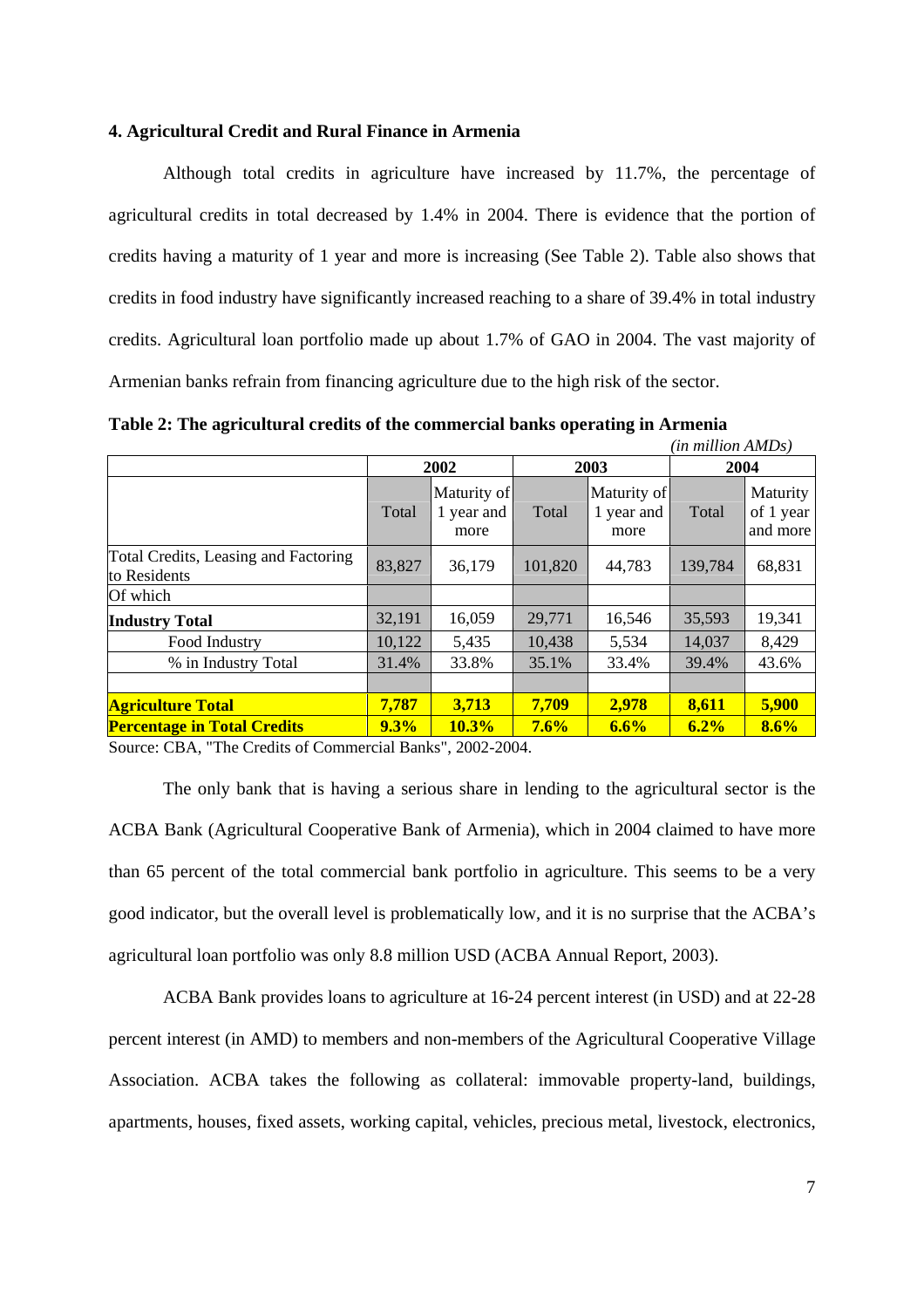furniture, etc (MEDI, 2003). Other banks that do some lending to Armenian agriculture are assisted by the international programs and donors (See Table 3).

| <b>Bank</b>                         | noun I Found of Bunns Chuvi International Instrumental Beveropment I Foundation<br><b>Product</b> |          | Min. size Max. size | <b>Term</b>   | <b>Interest</b>                                        | <b>Target Population</b>                                                                 |
|-------------------------------------|---------------------------------------------------------------------------------------------------|----------|---------------------|---------------|--------------------------------------------------------|------------------------------------------------------------------------------------------|
| <b>Converse</b><br><b>Bank</b>      | Agricultural<br><b>Reform Support</b><br>Program (legal<br>entities)                              | \$10,000 | \$50,000            | $<$ 5 years   | 12%                                                    | Agriculture and food<br>industry (USD only)                                              |
| <b>Converse</b><br><b>Bank</b>      | Agricultural<br><b>Reform Support</b><br>Program<br>(farmers)                                     | \$500    | \$2,000             | $<$ 18 months | 12%                                                    | Agriculture<br>(USD only)                                                                |
| <b>ArdShinInvest</b><br><b>Bank</b> | Agricultural<br><b>Reform Support</b><br>Program                                                  |          | \$2,000             | $<$ 18 months | 18%                                                    | Only to farmers in<br>the regions                                                        |
| <b>HSBC</b><br><b>Bank</b>          | <b>USDA</b> Marketing<br>Assistance<br>Project                                                    | \$10,000 | \$250,000           | $<$ 3 years   | 13% fixed<br>rate of the<br>loan amount                | SMEs (food and<br>agricultural).<br>outstanding Selection is made by<br>the USDA MAP.    |
| <b>Anelik</b><br><b>Bank</b>        | <b>USDA</b> Marketing<br>Assistance<br>Project                                                    | \$5,000  | \$50,000            | $<$ 3 years   | 13% fixed<br>rate of the<br>outstanding<br>loan amount | SMEs and farmers,<br>USD only. Terms of<br>repayment to be<br>settled by the<br>contract |

|  |  |  |  | Table 3. Loan Products of Banks Under International Agricultural Development Programs. |  |
|--|--|--|--|----------------------------------------------------------------------------------------|--|
|  |  |  |  |                                                                                        |  |

Source: MEDI 2003.

As of December 31, 2004 seven banks operating in Armenia serviced the loan programs of the following international and local organizations: KfW, World Bank, EBRD, Eurasia Foundation, IFAD, National Center for SME Development, International Finance Corporation and International Migration Foundation. The main directions of the above mentioned credit programs were trade: 42% in total, agriculture: 21.1% in total, food industry: 8.3% in total and services: 8% in total (CBA, 2004).

The Central Bank of Armenia has increased the capital requirements of banks from \$2 million to \$5 million. It is expected that out of 20 banks only 10-13 banks will survive in the long run. The other banks will either close, merge or become licensed credit organizations under the "Law on Credit Organizations" (approved in 2002, which includes credit and savings unions, leasing and factoring companies, and universal non-bank financial institutions-NBFI).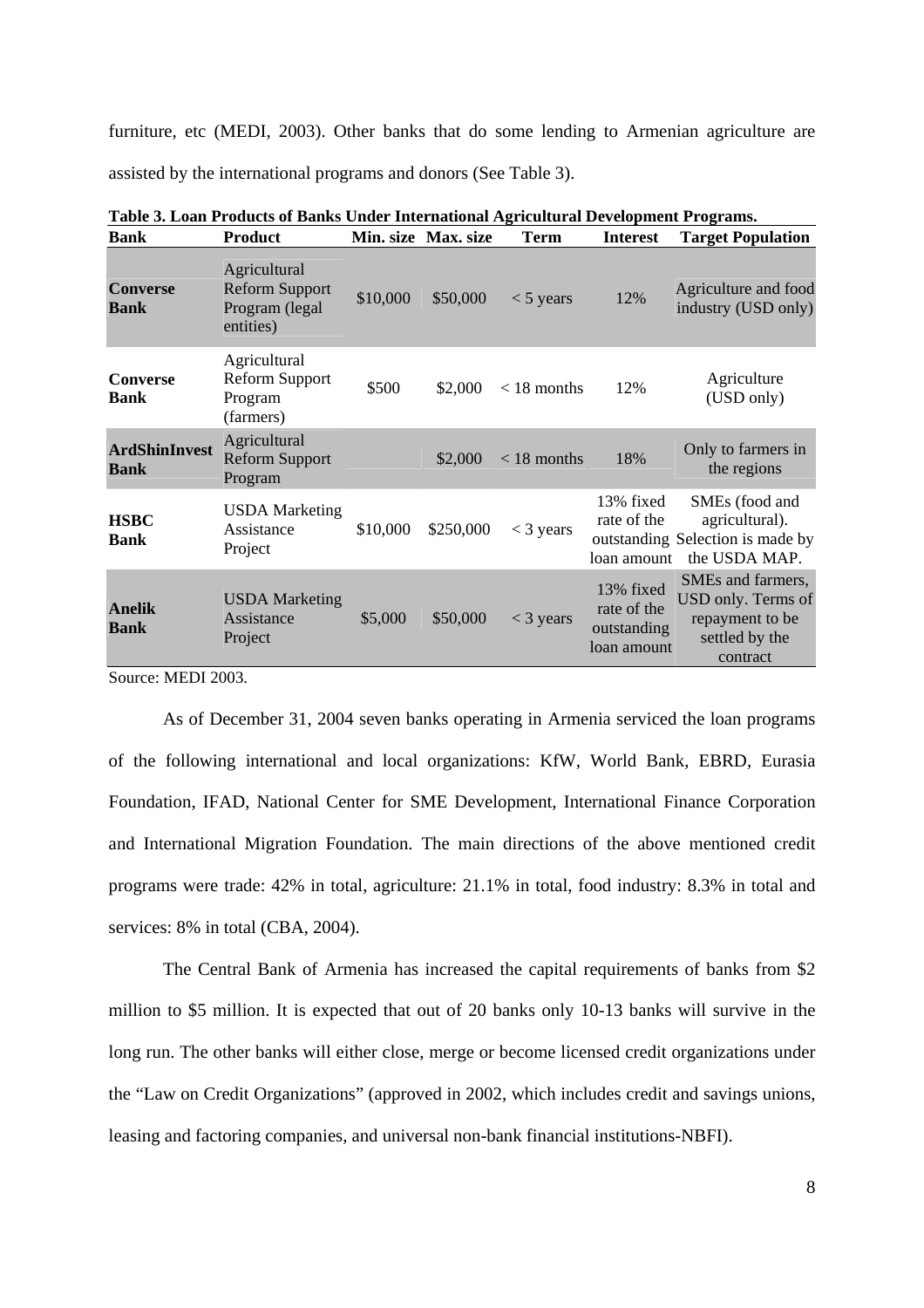| <b>NBFI</b>                                                  | <b>Product</b>                                                           | Min. size   | Max. size                   | Term        | <b>Interest</b>                              | <b>Note</b>                                                                                                                         |
|--------------------------------------------------------------|--------------------------------------------------------------------------|-------------|-----------------------------|-------------|----------------------------------------------|-------------------------------------------------------------------------------------------------------------------------------------|
| <b>ECLOF</b><br>(Ecumenical<br><b>Church Loan</b><br>Fund)   | Provides group<br>guaranteed<br>agricultural loans                       | \$500       | Depends on<br>business plan | $<$ 1 year  | 12%                                          | At least 3 farmers<br>needed in the<br>group                                                                                        |
| <b>ANIV</b>                                                  | Provides<br>technical<br>assistance and<br>loans to rural<br>enterprises | \$2,000     | \$15,000                    | $<$ 3 years | $12\%$ in<br>USD,<br>$14\%$ in<br><b>AMD</b> | Collateral should<br>be $200\%$ of the<br>loan. Takes<br>immovable and<br>movable property.                                         |
| <b>AREGAK</b>                                                | Provides<br>agricultural loans<br>to Women<br>Groups                     | \$100       | Depends on<br>performance   | $< 1$ year  | 2%<br>monthly                                | After every<br>successful phase<br>the loan needed<br>will be increased<br>by 40%. Interest is<br>paid monthly.<br>Collateral free. |
| <b>KAMURJ</b>                                                | Group<br>Guaranteed<br>Agricultural<br>Loans                             | 300,000 AMD | 600,000 AMD                 | $< 1$ year  | 2.7%<br>monthly                              | Min. 10 farmers in<br>the group from the<br>same village.<br>Interest should be<br>paid monthly.                                    |
| Izmirlyan-Eurasia<br><b>Universal Credit</b><br>Organization | Agricultural<br>Loans (legal<br>entities only)                           | \$10,000    | \$125,000                   | $<$ 4 years | 15%                                          | Collateral should<br>be 150%-200% of<br>the loan and<br>immovable and<br>movable property.                                          |

**Table 4. Loan Products of Selected Non-Bank Financial Institutions.** 

Source: Authors' personal interviews.

There are now several NBFIs licensed under the aforementioned law. It's worth mentioning the agricultural loan products of the mentioned NBFIs, which again mainly operate due to international and donor programs (See Table 4).

Two NBFIs are very active in agricultural leasing: ACBA Leasing (leasing company) and AgroLeasing (credit and leasing company). **ACBA Leasing** was launched by ACBA Bank. It's as a mid-term equipment lending-leasing credit organization, which is providing secured equipment leasing to agricultural enterprises and associations of producers at the interest rate of 18-20% (MEDI Report, 2003).

**AgroLeasing LLC** is introduced and funded by USDA MAP and registered as a local legal entity in 1999. As of October 2004, 106 lease agreements have been signed with over 40 enterprises through the agro-leasing program with a total financial commitment of \$2.3 million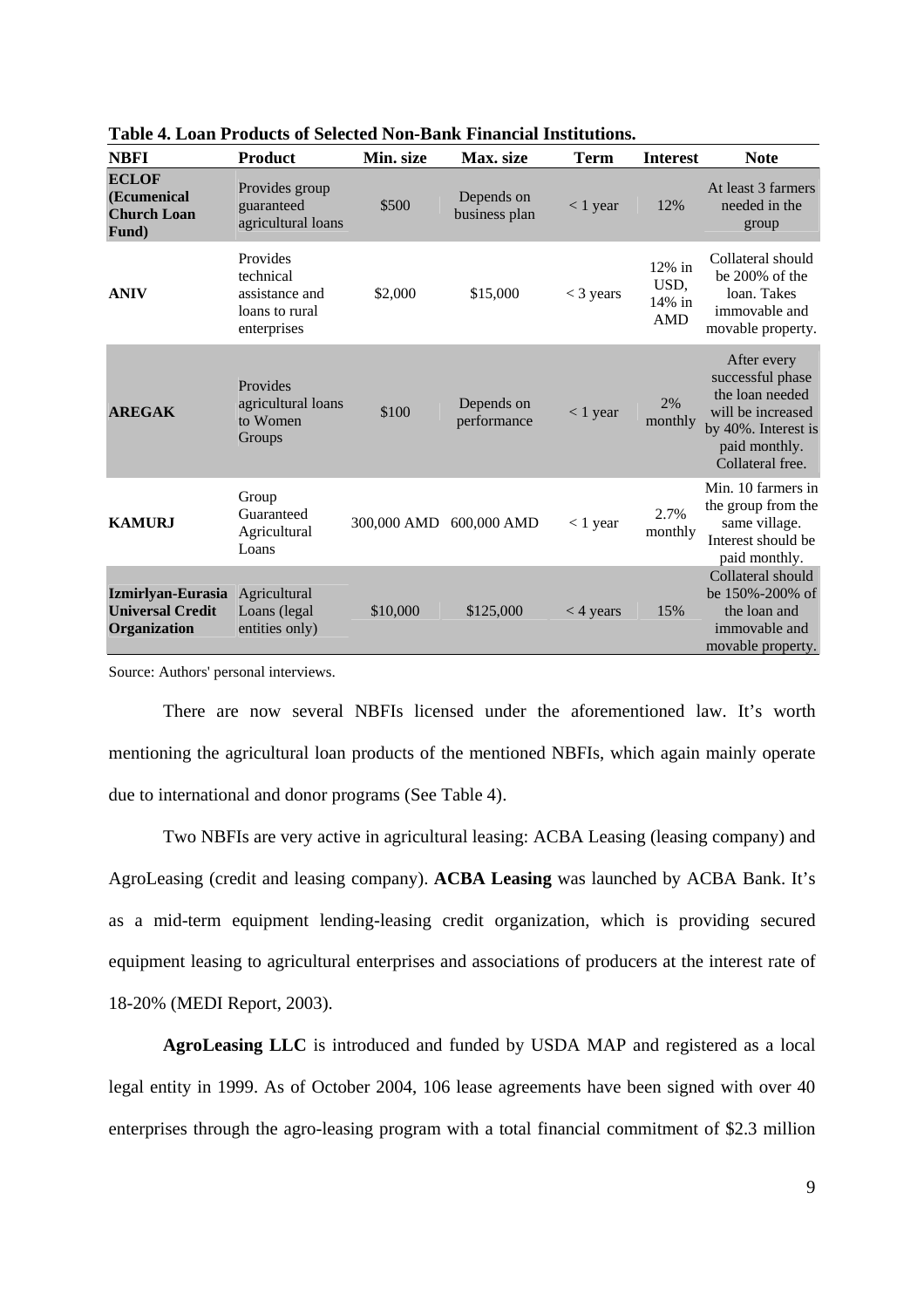worth of equipment to fruit, vegetable and meat processors, wine and cheese makers, as well as machinery for regional farmer associations (USDA, 2005).

Despite the fact that agricultural credit volumes are gradually increasing, due to mainly microfinance organizations, however it satisfies only 8% of the credit demand (MoA, 2004).

#### **5. Financial Assistance Program of the USDA MAP**

The role of USDA Marketing Assistance Project as a third – party facilitator in the development of Armenian agriculture has been and remains significant. Through a package of marketing, technical and financial assistance USDA MAP aimed at increasing rural incomes, creating jobs and raising the standard of living of rural communities. Since the initiation of its loan program, the USDA MAP has issued around 328 loans totaling \$11 million. The target client has nearly been a new business or one that is launching a new product, criteria that local banks traditionally find too risky (USDA, 2005).

One of the most successful financial assistance projects introduced in Armenia by the USDA is the creation of "Credit Clubs". The USDA MAP launching this program aimed at providing direct technical and financial assistance to the farmers.

#### **6. Agricultural Credit Club Program**

The concept of **US Credit Unions** was used as a keystone for launching the Credit Club program. USDA MAP invests the initial capital, expecting no return on its equity; members make membership payments to their own fund, thus building own capital for the future. The program started as Women in Rural Development and then gradually evolved to the program where both men and women farmers are involved.

This is not a grant and it is not a loan. This equity investment allows a club to begin operations. USDA MAP expects no return on its equity investment, but may remove its equity at any time the club begins to lose its principal or if the club is failing to grow its own equity. USDA does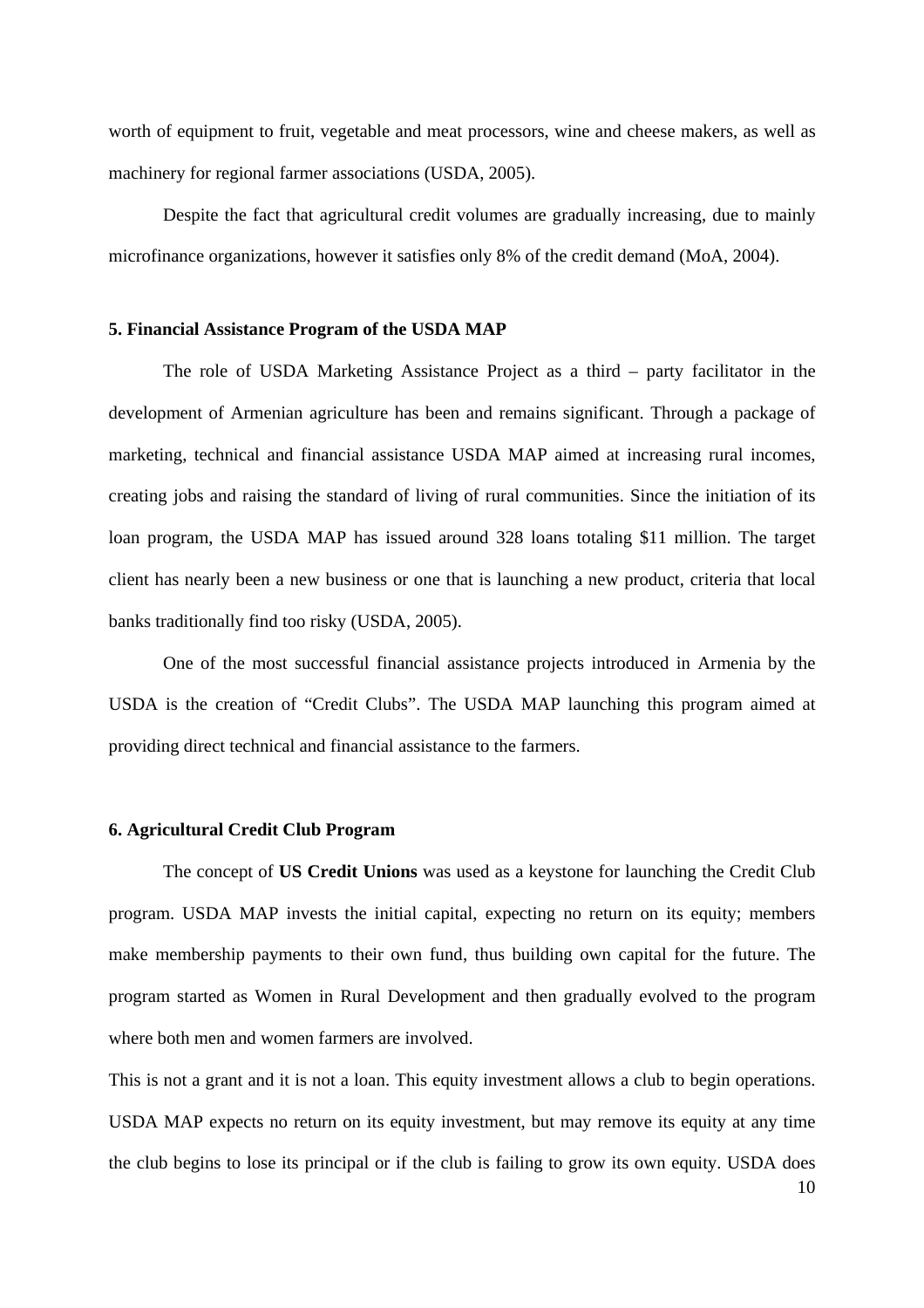not agree to leave its equity in the club in perpetuity. Loan applications will be generated from among members of the club. The club will determine eligibility requirements. USDA suggests no more than 12-15 members in the first year of operation. All of the club members will serve as the loan committee for reviewing loan applications. Loan applications should be accompanied by a business plan that can serve as a basis of review by the club members. Each Club determines for itself the amount of the membership fee, but up to this point there was unanimously set an amount of membership payments being 15 percent annually from the loan received. These payments belong to the club and each member of the club and upon any member's quitting from the club or club termination, the members have the right to receive all the amount of their membership payments provided that the club members have no debt against the club. The program is continuous and upon repayment every club receives a new loan and starts a new cycle.

The activities of the credit clubs are regulated by the Law on Credit Organizations passed and ratified by the President of the RA in April 2002. This law regulates the status of agricultural credit clubs and the legal relations connected to their activities, determines club formation, membership, governing principles, obligatory requirements and conditions on involving resources and providing credit, insurance and other services to club members, as well as regulating, controlling and reporting procedures. The law defines the legal status of Clubs as a volunteer unit with status of legal entity created for mutual financial assistance and is based on the membership of individuals conducting agricultural activities.

Currently USDA MAP has 50 Credit Clubs in all 10 provinces of the Republic of Armenia, and is cooperating with 882 farmer-members of Credit Clubs and benefiting around 3,500 families. Total loan portfolio is so far 1.5 million USD and Credit Clubs' investments are so far \$508,585 (USDA MAP, 2005).

11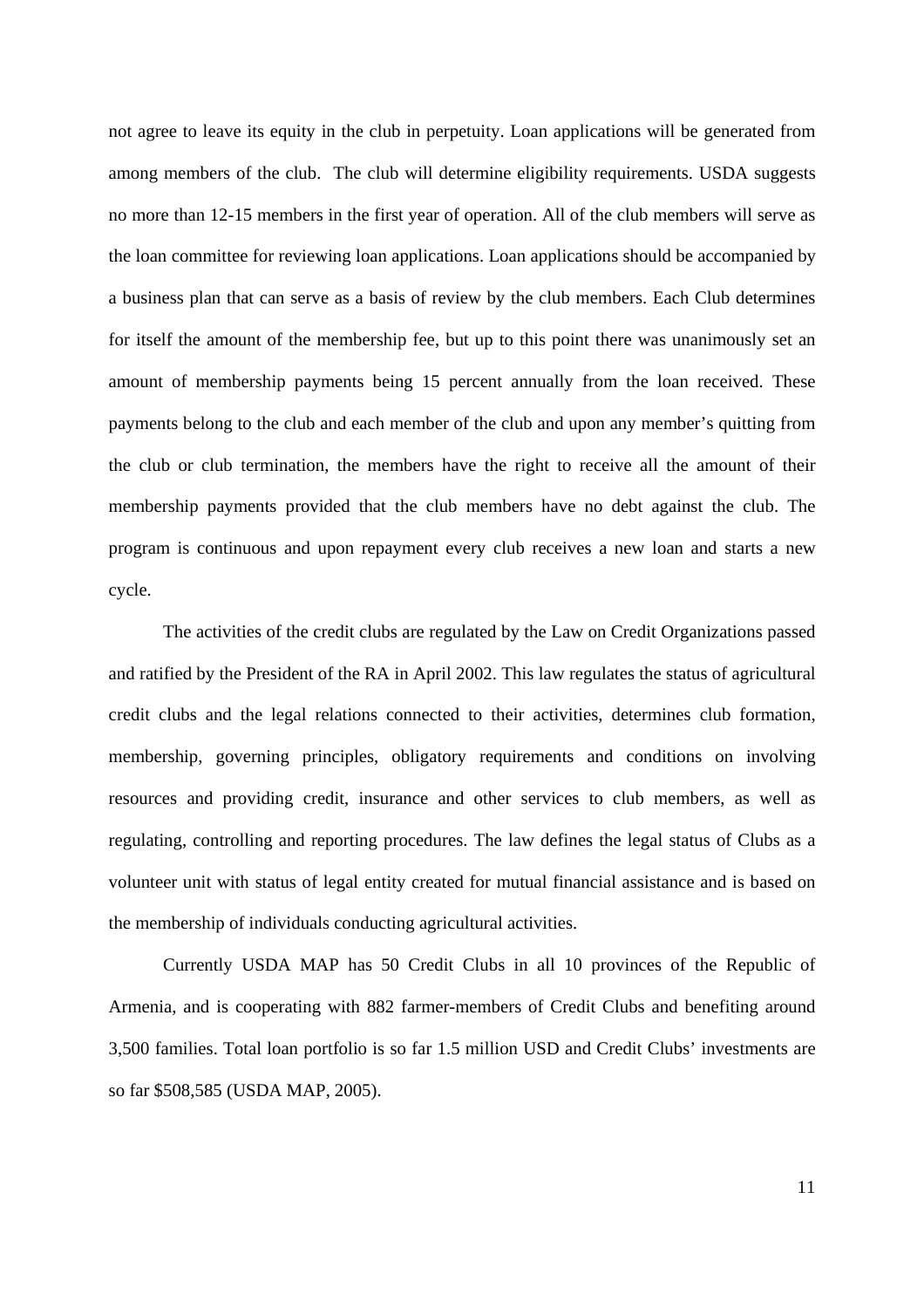## *6.2 Women Credit Clubs*

Significant attention was paid to gender component, and Credit Club program started to establish women credit clubs. Gyumri Production Credit Club being the first women credit club, operates currently and is considered to be the success story of the program. Regardless of number of problems: management (president resigned), non-repayment (one of the members left for Russia without repaying the loans and members repaid instead of that lady) club is considered to be one of the strongest, always operates as a team, ideas of trust and collaboration are put on first place. Women of Gyumri Credit Club are the ones who besides obligatory membership payment, decided to make one more \$30 each one time-payment to their fund, thus trying to secure the loans. After one case of non-repayment club has also started to take collateral, something never done by any club, regardless of performance. Gyumri Women Credit Club is also the only one that decided to involve men and currently the club has two men members. The club is involved in production of canned products, bakery, agricultural trade, etc.

Out of 50 Credit Clubs 6 credit clubs are Women Credit clubs with 96 members. Altogether there are 190 women-members (22%) in the credit clubs. Statistics show that women are mainly the accountants of the club; however there is one women-president. Women credit clubs have excellent performance rate, thus it is planned to increase the number of women credit clubs, try to involve refugee groups and women from remote areas. One potential credit club is for women-refugees producing wine from berries.

## **7. The Credit Club Survey**

The survey contained questions on farmer attitudes, beliefs and perceptions, performance evaluation and intention to stay with credit club, questions measuring the familiarity with and understanding the concept of credit club. A series of choices ranging from "very well" or "agree" to "very bad" or "disagree" were presented to the member respondents. Descriptive statistics of the survey are also presented. The collected data is analyzed using frequencies, cross tabulations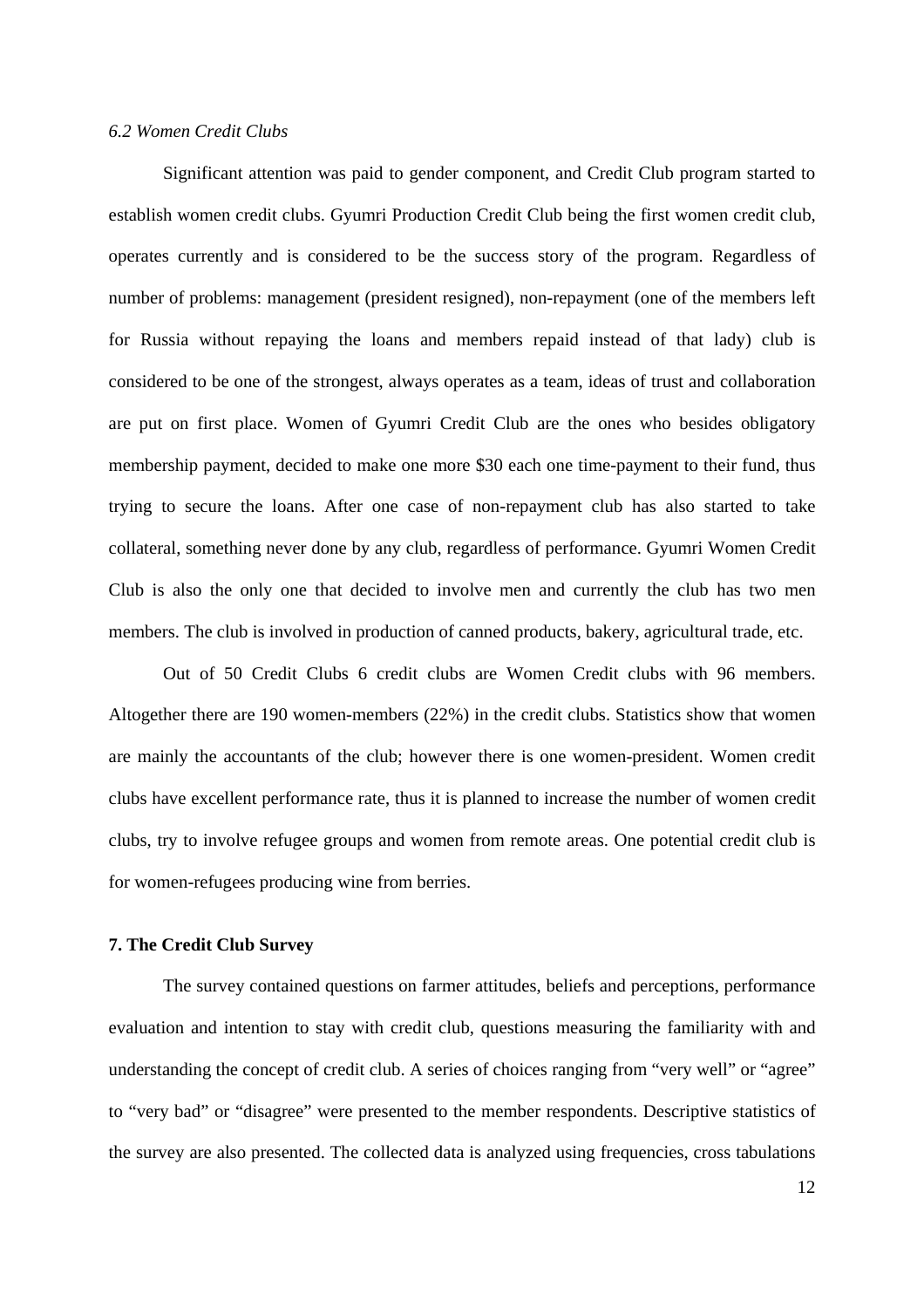and Likert-type scale analysis. A total of 55 credit club members are surveyed representing around 16 credit clubs from 9 provinces of Armenia.

## *7.1 The Results*

In order to describe the basic features of collected data the descriptive statistics are used in a study. Respondents' profiles are analyzed on the basis of age, gender and education. According to the analysis, 78% of the respondents are males, and 63% lie in the 36-50 age group. A great portion of respondents is very well educated. Around 56% have university degrees, 15% have technical college degrees and the rest have secondary school education. About 30% of the respondents are fruits and vegetables producers, 26% grow crops, another 26% use the loans for dairy production, 15% for livestock and only 3% use the loan for some small business activities: bakery, dried fruits, trade, etc. Approximately 45% of the respondents were not familiar with the concept of credit club/union before, however 55% were familiar or knew about the credit clubs/unions. The analysis revealed that the older respondents and those with university degrees were more familiar before with the concept of credit club/union, while younger respondents (21- 35) were the least familiar.

#### *7.2 Membership Status and Commitment*

On average the surveyed credit clubs have 17 members. However 33% have only 12 members and 18% have 19 members. Around 52% of the clubs increased the number of members since the beginning. Of the club members surveyed, 96% state that the objective they became credit club member is to get assured financing for their agricultural activities. Only 4% say that the objective was to get loans with specific interest rate. Around 93% of the respondents realize that the club is a financial or credit cooperative, although 7% think that the credit club is a kind of "bank".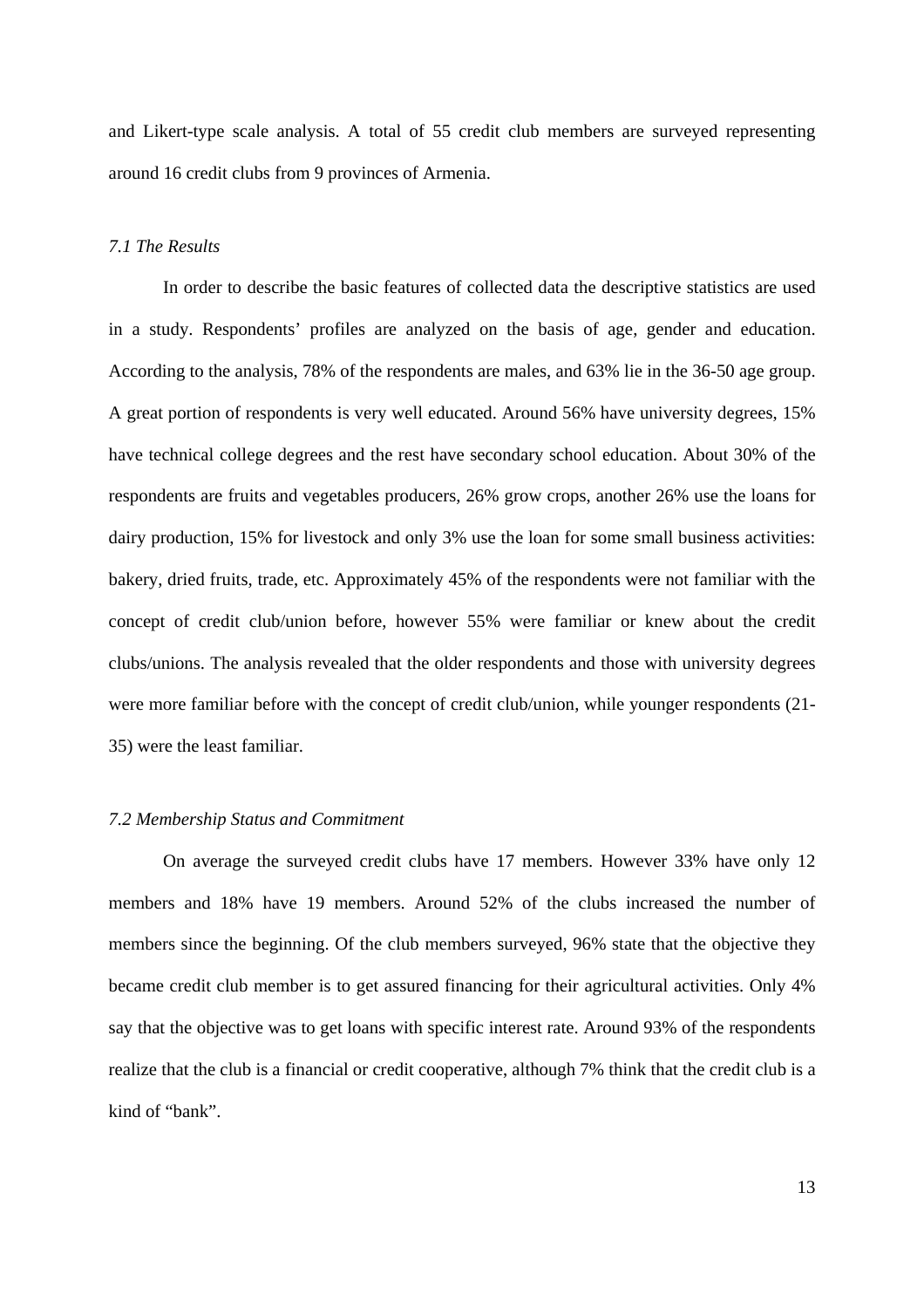Of the club members surveyed, 93% regard the activities and operation of their credit clubs as successful. It's obvious that credit clubs are building a reputation as a valuable community based resource. Seventy four percent would seek another credit club if their club would cease operation. Only 18% of the respondents stated that the current financing from the club is not sufficient for their activities and they borrow from banks in parallel. Around 82% of the members surveyed do not get loans from banks. Almost 96% of current members intend to stay with the credit club for another two years. Basically all respondents consider themselves as full members of the credit clubs. Around 41% evaluate the overall activities and operation of the clubs to be excellent and 48% - well.

## **8. Summary and Conclusions**

One of the major problems inhibiting the development of rural finance is the unclear role of government. The Government should often intervene in agricultural credit markets, e.g. by providing guarantees to banks for loans, by setting up credit institutions special for agriculture and by subsiding credit to agricultural producers (Gow & Swinnen, 1997). In Armenia the role of government in contributing to the development of the agriculture credit markets is relatively low. The government should create an appropriate climate for the formation of the specialized agricultural credit institutions, which are widespread in Western European countries.

The vast majority of Armenian banks refrain from financing agriculture due to the high risk associated with the sector. There are many problems in land reform issues that inhibit the development of rural finance sector. The land reform is still incomplete. There is statistical evidence that land market emerged already, but still land is hardly used as collateral. The problem of collateral as a barrier to credit remains significant in Armenian agricultural sector. Banks require up to 200% of collateral level and require residential property in urban areas. Even farmers willing to pay higher interest rates may not have enough assets to collateralize the amount of loan they need.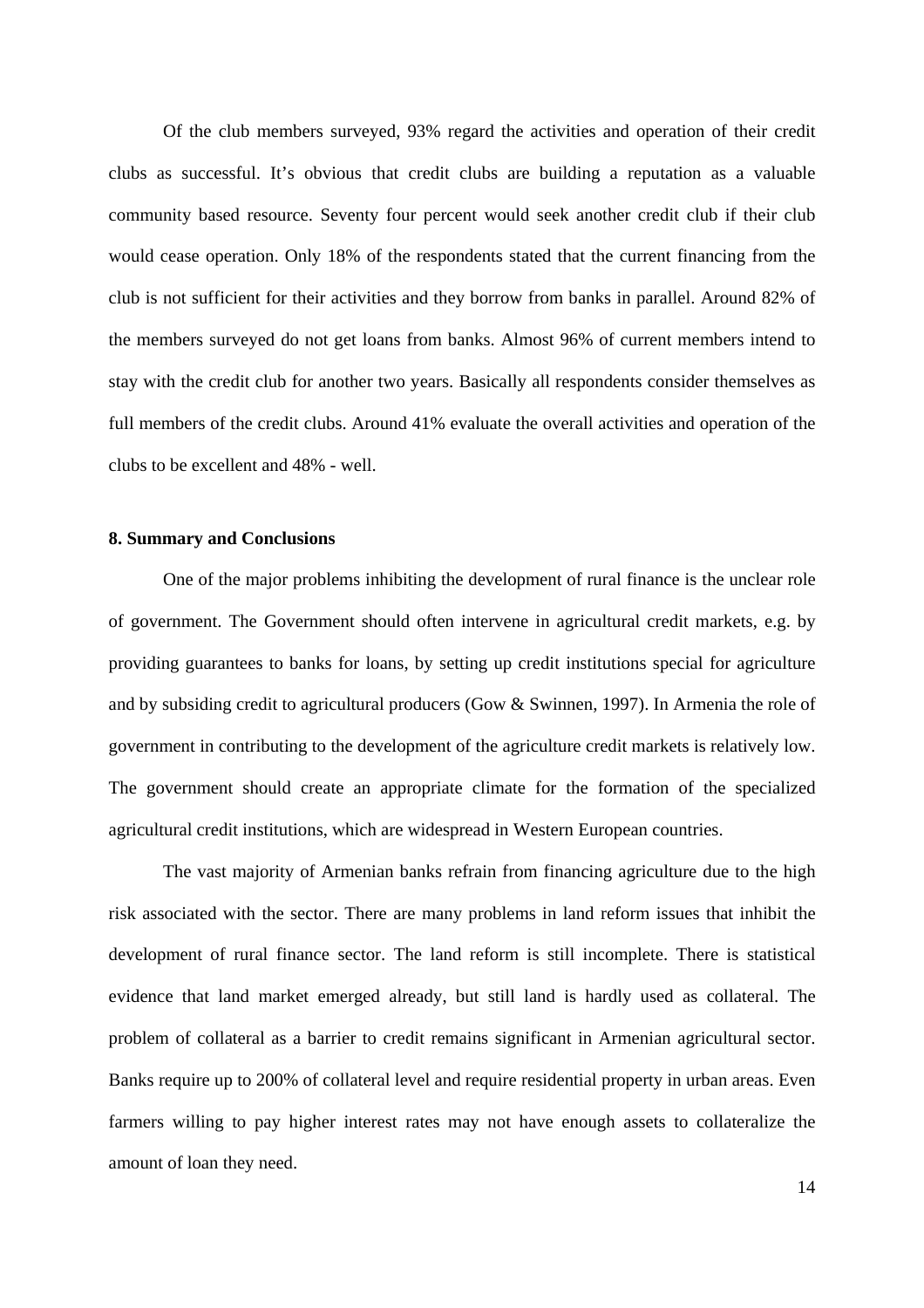Ninety three percent of the credit club members surveyed regard the activities and operation of their credit clubs as successful. It's obvious that credit clubs are building a reputation as a valuable community based resource. In general the members have good evaluative performance to their credit clubs. The respondents agree that their club is conducting appropriate member commitment related activities. The majority of members totally agree that it's very easy to get loans from the club; the club encourages members to attend at meetings, implements fair and equal voting, and includes members in decision-making. Respondents provided very good performance evaluation related to ethical business practices. However, always there is a room for improvement. Around 18.5% slightly disagree that the Club director has needed knowledge and experience. Again some 18.5% of the respondents slightly disagree that the Club offers member trainings, seminars and consulting. Around 7.4% disagree and 11.1% slightly disagree to the fact that the Club encourages new member recruitments. By the way, many members are willing their clubs to increase the number of members, which will enable them to borrow more and save more money for the club. The majority of the respondents would like to receive long-term loans from the Club. They think that for agricultural activities the loan with a maturity of 1 year is not enough. They also mentioned that it would be useful if the Club management conduct or organize seminars and trainings related to business plan writing, accounting and financial management, etc.

Long term recommended plan is to help Credit Clubs to form Unions of Credit Clubs and finally Foundation of ACCs, which will give them a chance to participate in the decision making process, raise their voice and hopefully become a significant force which can influence the agricultural policy of the country.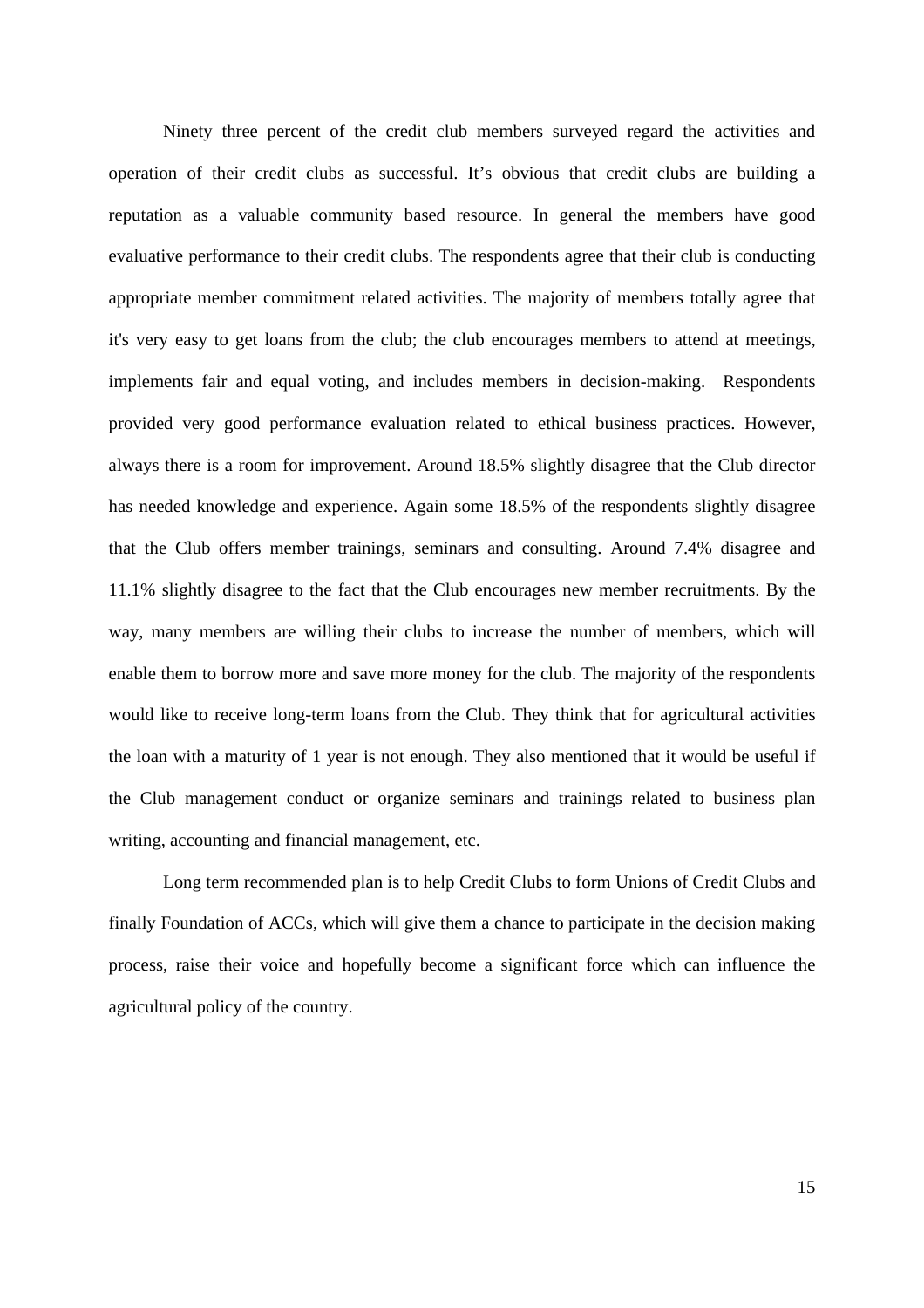## **References**

CBA, 2004. Annual Report (in Armenian). *Credit Investments and its Distribution of the Commercial Banks Operating in Armenia*.

CBA, 2004. Annual Report. Presented to the Parliament (in Armenian).

http://www.cba.am/hrat/ann\_2004/ann\_01.pdf

- Cocks J. 2003. External Facilitation, Public Agencies, and Market Development in the Armenian Goat Industry: The Case of the USDA Marketing Assistance Project. Unpublished MS Thesis, University of Illinois at Urbana-Champaign.
- Dries L., Swinnen J. 2002. *Finance, Investments and Restructuring in Polish Agriculture.* Working Paper 2002/1. Research Group on Food Policy, Transition & Development. Katholieke Universiteit Leuven.
- Gow H., Swinnen J., 2001. *Private Enforcement Capital and Contract Enforcement in Transition Economies.* AJAE 83 (3), August 2001, 686-690.
- Kyureghian G., Zohrabyan T., 2005. *The Role of SME Sector in Post-Soviet Armenian Economy.*  Prepared for the IAMA Annual World Food and Agribusiness Forum and Symposium, July 2005, Chicago, USA.
- Lerman Z., Bezemer D. J., 2003. *Rural Livelihoods in Armenia*. The Hebrew University of Jerusalem. The Center for Agricultural Economic Research. Discussion Paper No. 4.03.
- Matosyan A., Harmon H., 2003. *Market Opportunities for Armenian Agribusiness Products in The Gulf States Markets of UAE, Bahrain and Kuwait.* Armenian International Policy Research Group. Working Paper No. 03/04.
- Ministry of Agriculture, 2002. *A Strategy for Sustainable Agricultural Development*. Prepared with the support of the Food and Agriculture Organization of the United Nations within the framework of TCP/ARM/0065.